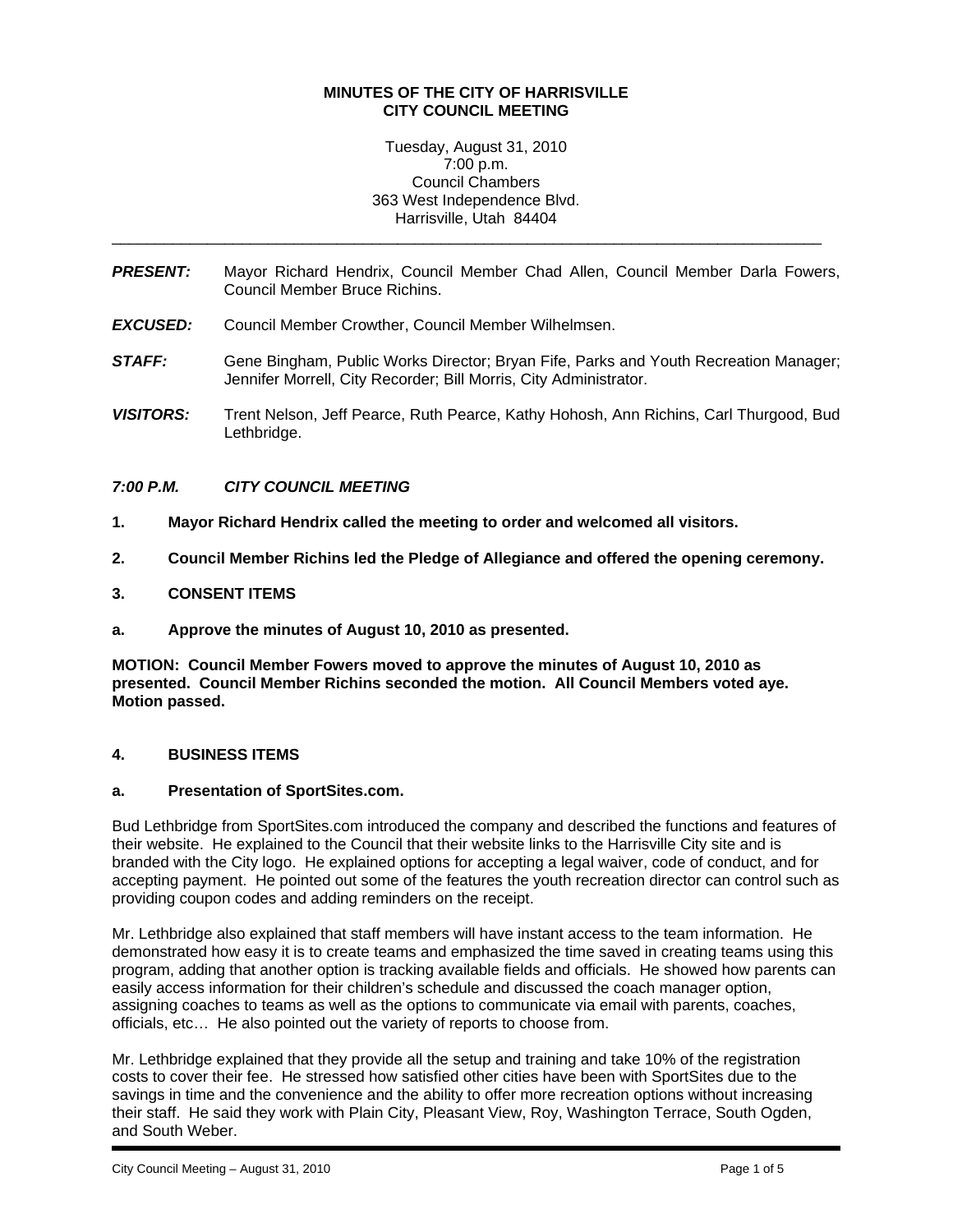Mr. Thurgoood said they have talked to several parents about the fee increase to the recreation programs and those parents feel it is worth it because of the time savings. He explained they do not require any type of contract and everything is web based and maintained on their servers.

Council Member Fowers asked what percent of families do not have access to the computer or the internet. Mr. Thurgood said most find a way to use it but there is a way for staff to plug in the information for those who come into the City and do a paper registration. He said some cities set up a kiosk with a computer for those individuals to use. Council Member Richins asked how long they have been operational. Mr. Thurgood replied they have been doing business since October 2009 and said they have enjoyed good reception from surrounding communities. Council Member Allen said he is in favor of using this program but feels if we are going to charge more we need to offer a better recreation program.

# **b. Discussion and possible action on approval of job description for Parks and Youth Recreation Manager and allotment of salary for the position.**

Bill Morris explained that the Parks and Youth Recreation Manager is a new job description combining the duties of the Youth Recreation Director with the responsibilities of the parks programs and the forthcoming splash pad. He explained that it is a part time position with a salary range of \$5,000 to \$9,000 but full time in conjunction with Bryan Fife's public works position. He explained that Mr. Fife will be a manager under the Public Works Director. He also mentioned that some of the skills have been modified to include more experience as well as pool certifications.

Council Member Fowers asked how many people this position would supervise. Gene Bingham said it would be 2 full-time and 2 part-time as well as coaches and officials. Council Member Allen questioned the salary range. Mr. Morris explained that Mr. Fife would receive the \$7,500 a year that was going to the Youth Recreation Director position but mentioned the responsibility for the splash pad is also being added. He hopes adding the online registration will streamline things to make the job easier but is proposing the salary be reviewed in a year.

Council Member Fowers expressed concern that Mr. Fife has been asked to take on more responsibility and additional duties that are likely to exceed 20 hours per week in addition to the work he is already performing. She feels the proposed salary range is not giving him much monetary incentive in terms of the responsibility he is being given. She is concerned about the consequences of him being overworked and underpaid.

Mr. Bingham said there was an immediate turn around in the quality of the parks after he placed Mr. Fife in the position a year ago. He pointed out that the decision to put in a splash pad has changed our parks and recreation program and will create more work for Public Works as they fill in the void for Mr. Fife. However, he feels it is in the best interest of the City to have Mr. Fife take on this position and acknowledged that Mr. Fife is worthy of more money. Council Member Fowers stated she was not disputing that Mr. Fife is worth what we are paying him, her concern is that the City is underpaying him.

Mr. Bingham said we need to adhere to the wage and salary scale that was adopted last year but feels Mr. Fife has proven himself over the last year with his work in the parks. Council Member Fowers stressed that the general supervisory responsibilities should ratchet up the salary and recommended that Mr. Fife be put at the forefront of the salary study that will take place in the near future. Also, she wants to ensure the City is paying a comparable amount of money for someone that is required to put in as much time and effort as the new job description requires. Mr. Bingham agreed and feels this is something that will need to be evaluated continually, mentioning that some extra work has been picked up by the Public Works Department as well.

Mr. Fife reminded the Council that he left the Police Department last year to come work for Public Works and within six months was put over the parks. He has six years of parks and recreation experience but is still being paid as an entry level public works employee. He feels the \$7,500 offered to him for taking on the recreation responsibilities is fair but said the work and certification required for the splash pad will be an additional responsibility. He expressed how grateful he was for his position and how much he loves the work he is doing.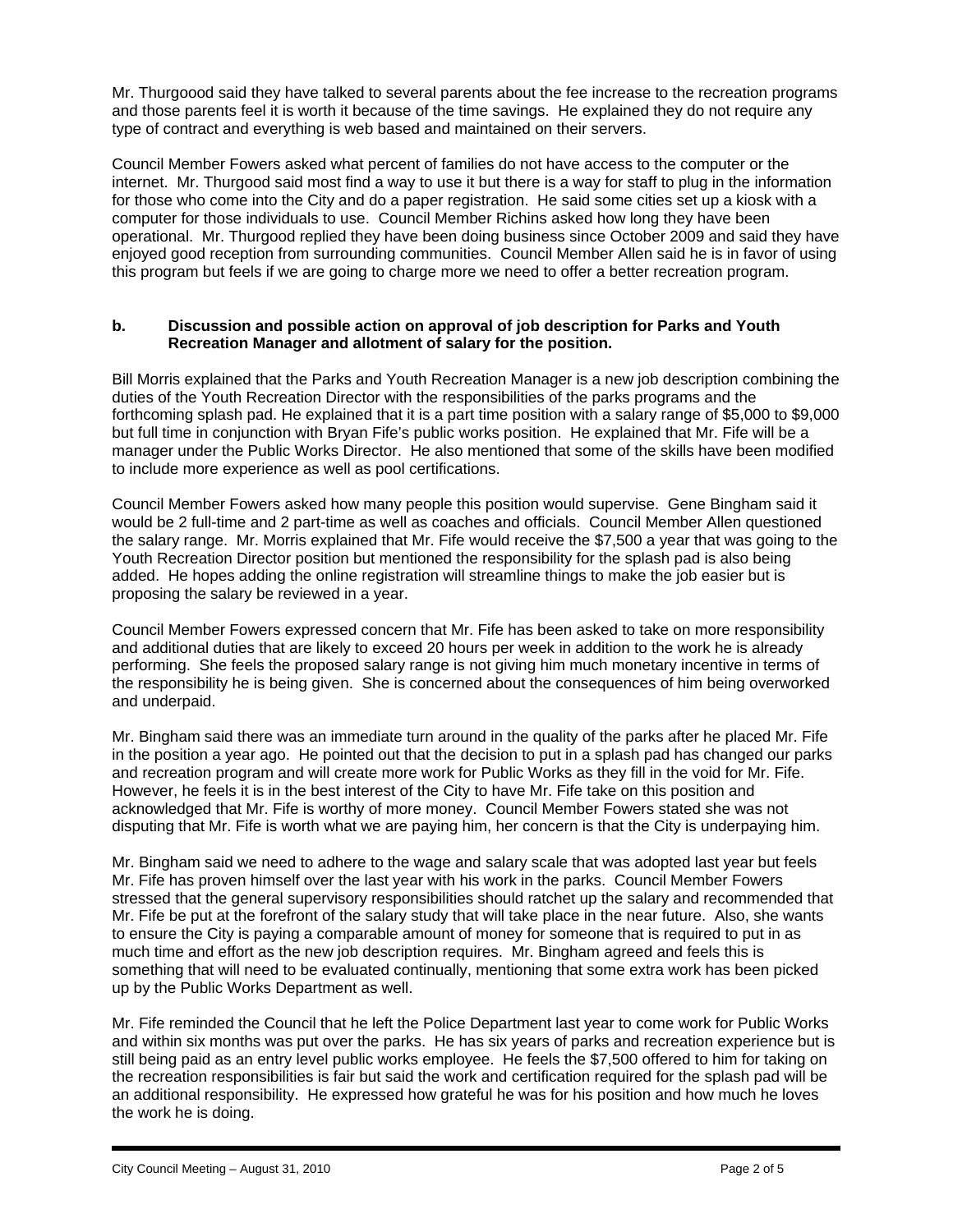Council Member Allen asked if Mr. Fife is an hourly employee and how he would be paid. Mr. Morris said his salary would come out of two line items; recreation which is salaried and public works which is an hourly rate. Council Member Allen feels his pay definitely needs to be reviewed and should be paid a minimum of \$7,500 if not more. Mayor Hendrix said they would evaluate the new job description for Mr. Fife and his current salary. Council Member Richins asked if this position was advertised. Mr. Morris explained that it was a reduction in force and a hire within.

### **MOTION: Council Member Allen moved to approve the job description for the Parks and Youth Recreation Manager and allotment of salary for the position. Council Member Fowers seconded the motion. All Council Member voted aye. Motion passed.**

# **c. Discussion and possible action on Resolution 2010-11, Sports Program Fee Increase.**

Mr. Morris referred the Council to the fee comparison chart in their packet and explained that the proposal is for a \$5 increase to the recreation fees for baseball and basketball plus a \$5 late fee. He said the \$5 increase will cover the SportSite registration program. Council Members all felt this was a fair increase considering how much the City subsidizes the programs and feels the convenience of the new registration process will be beneficial to everyone.

**MOTION: Council Member Fowers moved to approve Resolution 2010-11, Sports Program Fee Increase. Council Member Allen seconded the motion. Roll call vote. All Council Members voted yes. Motion passed.** 

### **d. Discussion and possible action on approval of main park master plan and authorization for staff to proceed with application of the Land & Water Conservation Fund (LWCF) grant.**

Mr. Morris asked that the minutes reflect that this proposal is being submitted by the City Council for the federal Land and Water Conservation Fund and that the City has the resources to finance its share of this project and will bear the ongoing costs of maintenance and operations. He stated that the Land and Water Conservation Fund is a grant program by the federal government administered by the Utah Department of State Parks and Recreation and explained that the program will provide up to 50% of the funding for the main park project.

He referred the Council to the park master plan and cost estimate in their packets and reminded the Council of the \$100,000 received from the RAMP grant. He said the LWCF grant is highly competitive but there is the possibility of all the money being awarded to one project. He stated that the Council would also need to approve the main park master plan and referred everyone to the site plan in their packets.

Mr. Bingham presented a larger version of the site plan and accompanying drawings. Mr. Morris described the elements of the site plan including the new parking lot, the update to the old maintenance building with additional parking, the relocation of the softball fields, new concession building, more trails around the park and the splash pad. Mr. Bingham discussed the renovation to the parking lot adjoining the current park bowery. He also discussed how they would bring the restrooms into ADA compliance by adding a unisex restroom to the splash pad equipment room building. Mayor Hendrix pointed out that the shade gazebos surrounding the splash pad will be created from the trusses removed years ago when the old bowery was replaced. Repurposing the trusses into gazebos will save money.

Mr. Morris asked the Council to approve the master plan reminding them it has been worked on for months and has gone through the Park Committee and the Planning Commission. Council Member Allen asked what the plan was if all the money was not awarded in the grant. Mayor Hendrix said the City would match the money that is awarded and phase out the rest for when funds become available. He stressed that the splash pad is the priority and it will be completed.

Council Member Richins asked why we are not doing angle parking in the new parking lot. Mr. Bingham said that is something that could be done. Council Member Richins feels it would have a better flow and less congestion. He also mentioned he has not been a fan of keeping the home run fence and feels that removing it would allow the ball field to become a multi-function field. Mayor Hendrix suggested using a

i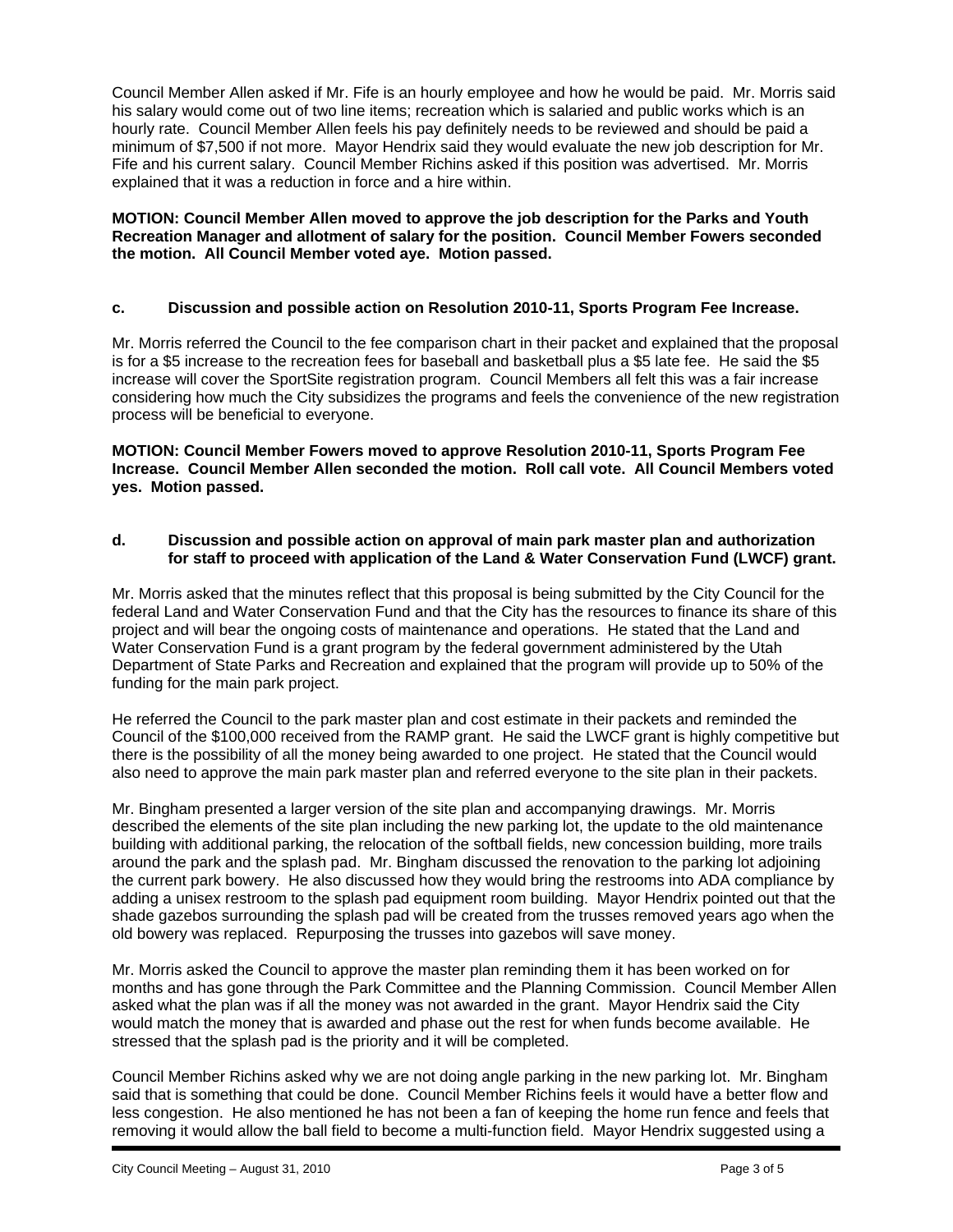temporary home run fence. Mr. Morris agreed and said the black chain link fence will be removed, the score board will be relocated, and portable soccer goals will be included to make this a multi-use field.

Council Member Richins questioned note 5 on the site plan, "remodel outdated existing restrooms". Mr. Bingham explained that structurally this is a good building but the restrooms do not work properly because of the water line. He said with some modifications it can be utilized as a storage area for recreation. Mr. Bingham and the Council discussed the bowery parking lot and clarified how it would be landscaped and how many parking stalls it would create. Council Member Richins made a suggestion for extending the parking along the driveway coming into the park. Mr. Bingham mentioned some of the drawbacks to doing that. Council Member Richins said the main concern is getting rid of the ugliness there.

Council Member Allen asked about the area between the existing walking path and the bowery parking lot and what the plans are for that area. Mr. Bingham said it will act as a buffer between the parking lot and the parks. Mr. Morris said that area could be landscaped or xeriscaped. Council Member Allen also asked about the possibility of putting up a portable backstop at the t-ball location down on the field used for Heritage Days. Mr. Morris said that can be added to the list. He also thanked Mr. Bingham and Mr. Fife for all the work they have put into this.

**MOTION: Council Member Fowers moved to approve the main park master plan and give authorization for staff to proceed with application for the Land and Water Conservation Fund grant. Council Member Allen seconded the motion. All Council Members voted aye. Motion passed.** 

# **e. Approve a proclamation declaring September 1, 2010 as 'Arbor Day'.**

Mr. Morris explained that Arbor Day is normally in April but the City forestry program was not implemented then so this year we are celebrating Arbor Day on September 1<sup>st</sup> as part of our Tree City USA program. Next year it will be celebrated in the spring. He explained that 56 trees were donated by the Weber County Sheriff's office and planted by staff and volunteers including the Youth City Council. He said it was a considerable project that turned out quite well.

**MOTION: Council Member Richins moved to approve the proclamation declaring September 1, 2010 as Arbor Day. Council Member Allen seconded the motion. All Council Members voted aye. Motion passed.** 

### **f. Distribute map for cooperative pathways master plan.**

Cooperative Pathways Master Plan maps were passed out. Mr. Morris explained that all the changes from the last meeting were included. Council Members agreed that the maps looked good.

### **5. Public Comments**

No public comments.

### **6. Mayor/ Council follow up**

Mr. Morris went over the 2010 goals. He informed the Council that the community history program has been created along with a community forestry program. He talked about the success of highlighting businesses in the newsletter and said the general plan elements for transportation and pathways is now complete. He said the salary study is in progress. He discussed the goal to complete the remaining ordinance chapters and revisions and said it is nearly complete. As part of the ordinance revision the sign ordinance still needs to be done and the Police Department is considering adding a daytime curfew for juveniles out of school.

i